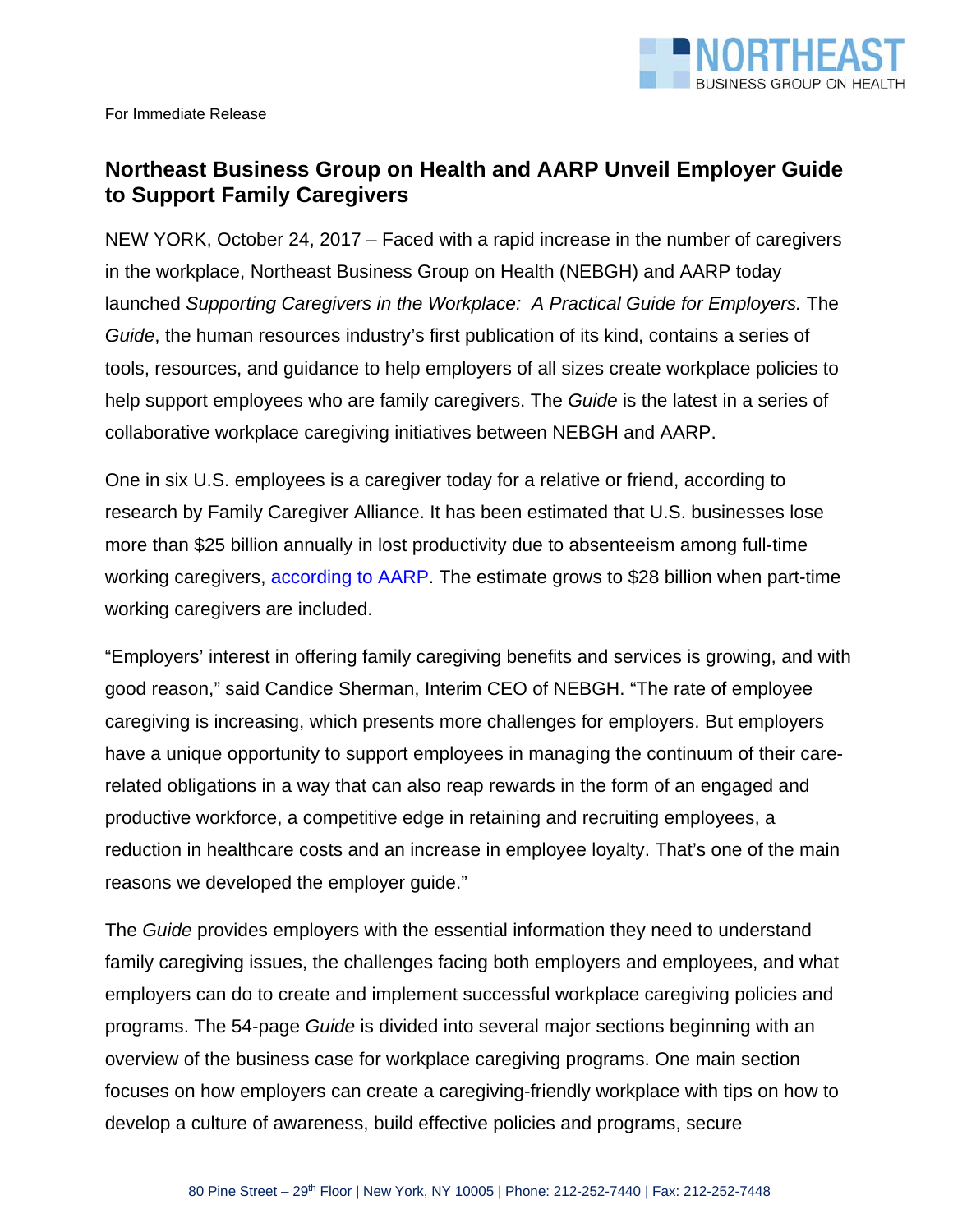

management buy-in and implement programs successfully. The balance of the *Guide* includes an exhaustive list of resources and tools on workplace support for caregiving, as well as a self-assessment on caregiving programs that employers can use for their own purposes.

"Family caregiving is an issue that affects the vast majority of us. We are either caregivers now, have been in the past, will be in the future or will need care ourselves," said AARP Chief Advocacy and Engagement Officer Nancy LeaMond. "Of today's 40 million family caregivers, 24 million are juggling caregiving responsibilities and employment. By recognizing and supporting their needs, employers can improve productivity and foster a stable and healthy workforce. It is great to see so many leading employers open to understanding this issue better, and we are pleased to be working together to help America's family caregivers.

"The idea that life can get in the way of work is nothing new for employers," said Jeremy Nobel, MD, MPH, and Executive Director of NEBGH's Solutions Center. "Many companies have sought to be responsive to employees' family obligations by crafting generous maternity and parental leave policies, and by redefining how sick days can be used. But caring intermittently or on a long-term basis for aging or ill relatives or friends is often seen as a different proposition and creates different challenges and issues. This guide gives employers the tools and resources they need to develop and promote caregiving benefits."

The *Guide* is available free of charge to all employers and the public at large. It can be accessed HERE.

**About NEBGH:** NEBGH is an employer-led coalition of healthcare leaders and other stakeholders with the mission of empowering members to drive excellence in health and achieve the highest value in healthcare delivery and the consumer experience. The Solutions Center is NEBGH's research and discovery platform for identifying the most promising, innovative opportunities for improving health outcomes, focused on employers as the catalyst for change.